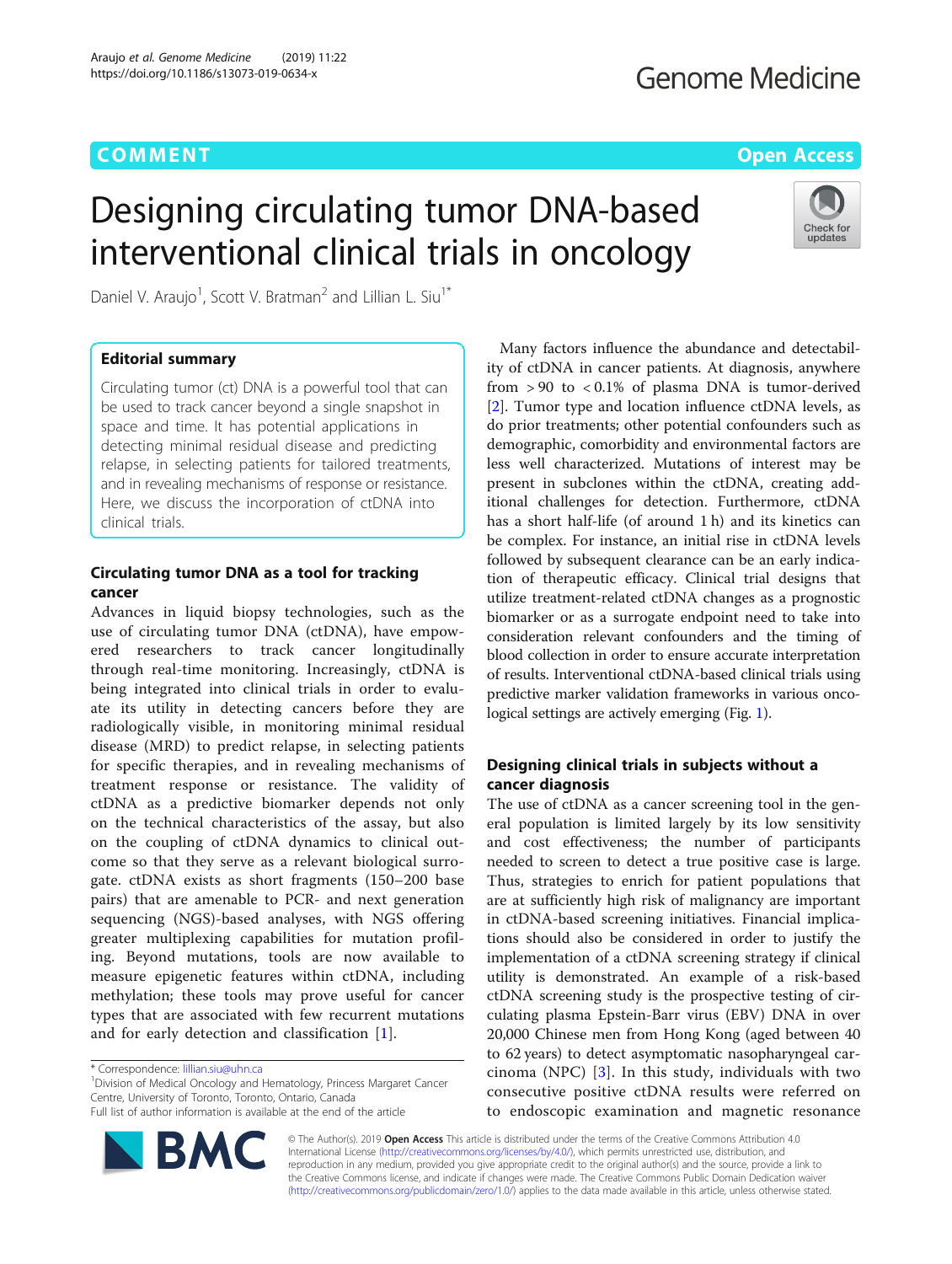<span id="page-1-0"></span>

imaging, which demonstrated the utility of using these samples for early detection. Another example of ctDNA testing in high-risk individuals is currently ongoing under the auspices of the Liquid Biopsy Program at the Princess Margaret Cancer Centre (trial number NCT03702309). This project enrolls healthy carriers ('previvors') of a germline pathogenic variant in hereditary cancer predisposition genes, such as BRCA1/2, NF1 or TP53, and mismatch repair genes. Owing to their heightened cancer risk, these carriers may undergo risk-reduction surgeries such as mastectomy and/or intensive surveillance of some, but not all, organs. Given that the 'first-hit' (the germline mutation) is known and their tumorigenesis follows a predictable pattern, ctDNA analysis is an attractive complementary modality to current screening protocols in this population.

# Designing clinical trials in subjects after curative treatment

One of the most appealing clinical applications of ctDNA is to detect cancer recurrence in the MRD setting after definitive local or locoregional therapy, as it offers the opportunity to eradicate micrometastatic disease and maximize cure. Observational studies correlating the presence of ctDNA or specific genomic aberrations with disease outcome have shown a prognostic role across multiple tumor types, with positive

ctDNA status typically preceding the occurrence of clinical relapse by a few months [[4](#page-3-0)]. Clinical trials investigating therapeutic actions that are triggered by the detection of ctDNA in the MRD setting are being developed using frameworks for the validation of predictive markers.

# Interventional ctDNA-based studies in the MRD setting

In the marker-by-treatment interaction design framework, all patients are tested for the marker: markerpositive patients are randomized to investigational therapy versus control; marker-negative patients can undergo the same randomization as part of the study, or more often, are offered off-trial standard treatment. An example is a recently reported study in locoregionally advanced NPC that used testing of plasma EBV DNA after radiotherapy or chemoradiotherapy to select patients who have positive EBV DNA levels for randomization to adjuvant chemotherapy or observation  $[5]$  $[5]$  $[5]$ . In the marker-based strategy design framework, patients are randomized either to have marker testing and subsequent treatment assignment on the basis of the results or not to have marker testing (or blinded to testing results) and are offered standard care; an example is the ongoing DYNAMIC study in stage II colon cancer (trial number ACTRN12615000381583).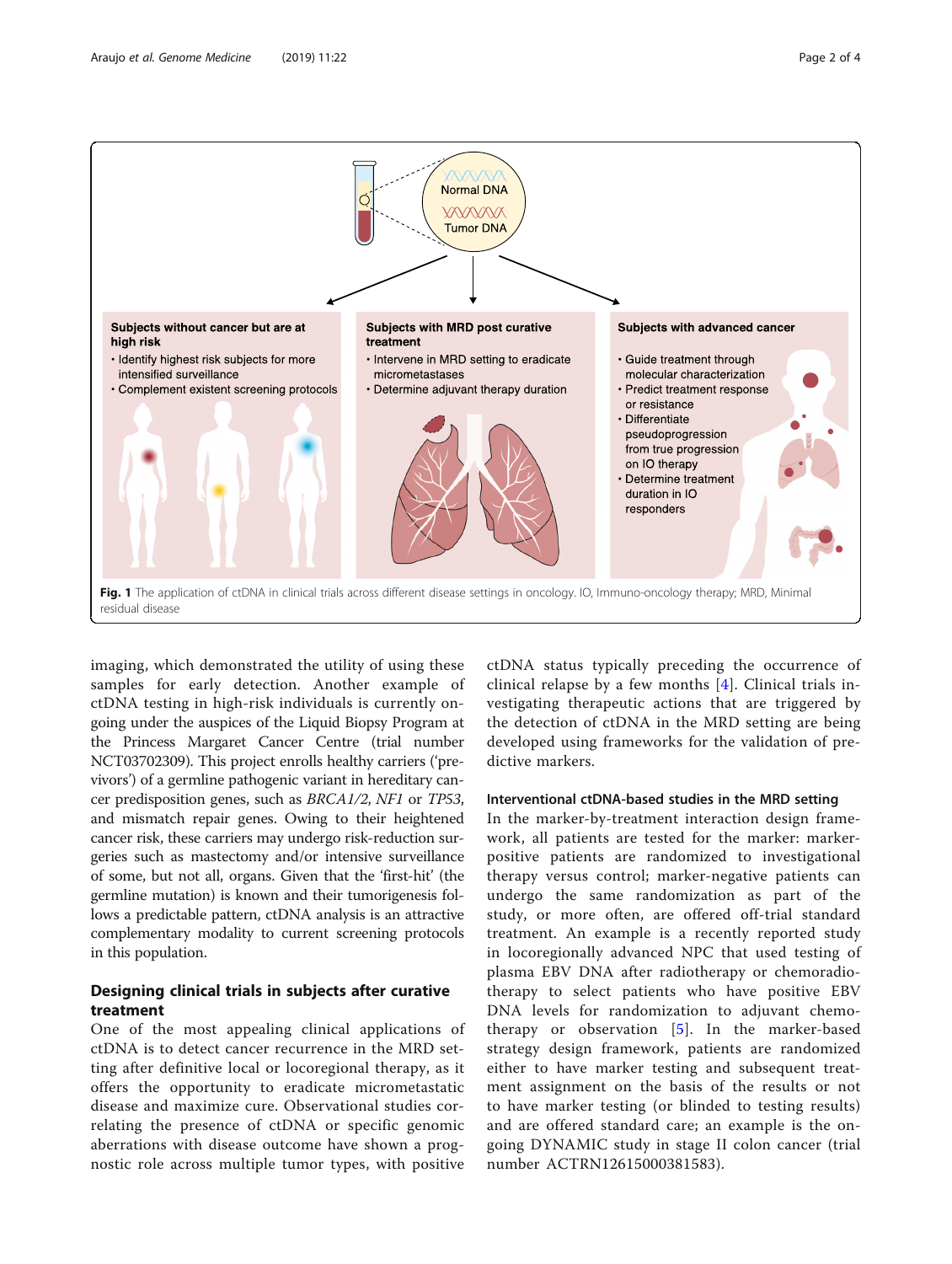ctDNA as a determinant for duration of adjuvant therapy

The optimal duration of adjuvant therapy, especially when using molecularly targeted therapy or immuno-oncology therapy (IO) after definitive surgery and/or radiotherapy, is often determined empirically rather than on the basis of biological rationale. In the case of IO, activation of memory T cells can promote sustained responses irrespective of treatment duration. Randomized studies that compare different adjuvant therapy durations generally have large sample sizes in order to demonstrate non-inferiority, and are often conducted by cooperative groups rather than by pharmaceutical sponsors. Clinical trials using ctDNA clearance to inform adjuvant treatment duration, in comparison to existent standard duration, would be of interest as they may help to reduce patient exposure to unnecessary toxicity and treatment-related cost.

# Designing clinical trials in patients with advanced cancer

The measurement of ctDNA in advanced cancer enables non-invasive access to genomic changes in the tumor that may guide therapeutic decisions. In some cases, predictive information can be obtained to select the optimal therapy, whereas in other cases, prognostic and pharmacodynamic information can provide a 'headstart' that allows intervention before clinical or radiological changes become manifest.

#### Baseline ctDNA panels guiding treatment decisions

ctDNA data generated using high-throughput NGS panels can provide value by directly identifying known or new actionable mutations for genotype–drug matching. For example, ctDNA has been incorporated into standard of care as a less invasive alternative to tissue biopsy for detecting the T790 M mutation in EGFR mutant non-small cell lung cancer (NSCLC) patients who are progressing on first-generation tyrosine kinase inhibitors. If the panel size is sufficiently large, NGS data can also be used to calculate blood-based tumor mutational burden (bTMB) as a potential predictor of IO response, as demonstrated by retrospective analyses in NSCLC [\[6](#page-3-0)]. Clinical trials exploring the versatility of ctDNA-based high-throughput NGS genotyping, such as the ongoing B-FAST trial in NSCLC (NCT03178552) exemplifies these concepts, and patients are enrolled to four different molecularly defined cohorts on the basis of their ctDNA result.

# Early changes in ctDNA as a surrogate for treatment response

Early changes in ctDNA dynamics upon treatment can provide information about therapeutic efficacy, as demonstrated in a retrospective analysis of samples from the phase III PALOMA-3 trial in advanced estrogen-receptor-positive breast cancer. A decline in PIK3CA ctDNA levels compared to baseline after 15 days of treatment with palbociclib and fulvestrant was predictive of progression-free survival [[7\]](#page-3-0). Several groups have demonstrated similar results in different tumor types, using diverse treatments. Notwithstanding the urgent need to standardize ctDNA methods and readouts for clinical translation, interventional trials using early ctDNA dynamics to predict treatment response and to avoid overexposure to ineffective drugs are in development.

# ctDNA to differentiate true progression from pseudoprogression

For patients on IO therapy, validated methods are lacking to distinguish patients with disease progression from those experiencing pseudo-progression resulting from immune cell infiltration in the tumor microenvironment. In a cohort of 125 melanoma patients treated with PD-1 blockade, retrospective ctDNA analysis of BRAF/NRAS mutations by Droplet Digital PCR (dd-PCR) successfully identified all 9 patients who had pseudo-progression [[8](#page-3-0)]. Prospective ctDNA assessments may help to address the challenges in these clinical decisions and to direct patients with true progression to alternative therapeutic options.

#### ctDNA as a determinant of duration of IO treatment

Akin to the adjuvant setting, the optimal duration of therapy, especially IO, in those who have objective tumor response or prolonged disease stabilization is unclear and may be disease specific. Fewer than 10% of metastatic melanoma patients completing two years of PD-1 blockade relapse afterwards [\[9](#page-3-0)]. Conversely, one-year duration of PD-1 blockade in advanced NSCLC had results that were inferior to those of continuous treatment [\[10](#page-3-0)]. In line with their role in predicting treatment response, changes in ctDNA dynamics may provide insights into this clinical issue.

# Conclusions

In the era of precision medicine, ctDNA-based interventional studies represent a new frontier, targeting molecular changes in cancer beyond a single snapshot in space and time. Innovative strategies are being sought to incorporate ctDNA or other liquid biopsies into clinical trials in order to validate their role as a predictive biomarker across different tumor types and various disease settings. These studies can contribute important information to multi-omic and longitudinal evaluations that can best inform dynamic changes in cancer.

#### Abbreviations

ctDNA: Circulating tumor DNA; EBV: Epstein-Barr virus; IO: Immuno-oncology therapy; MRD: Minimal residual disease; NGS: Next generation sequencing; NPC: Nasopharyngeal carcinoma; NSCLC: Non-small cell lung cancer